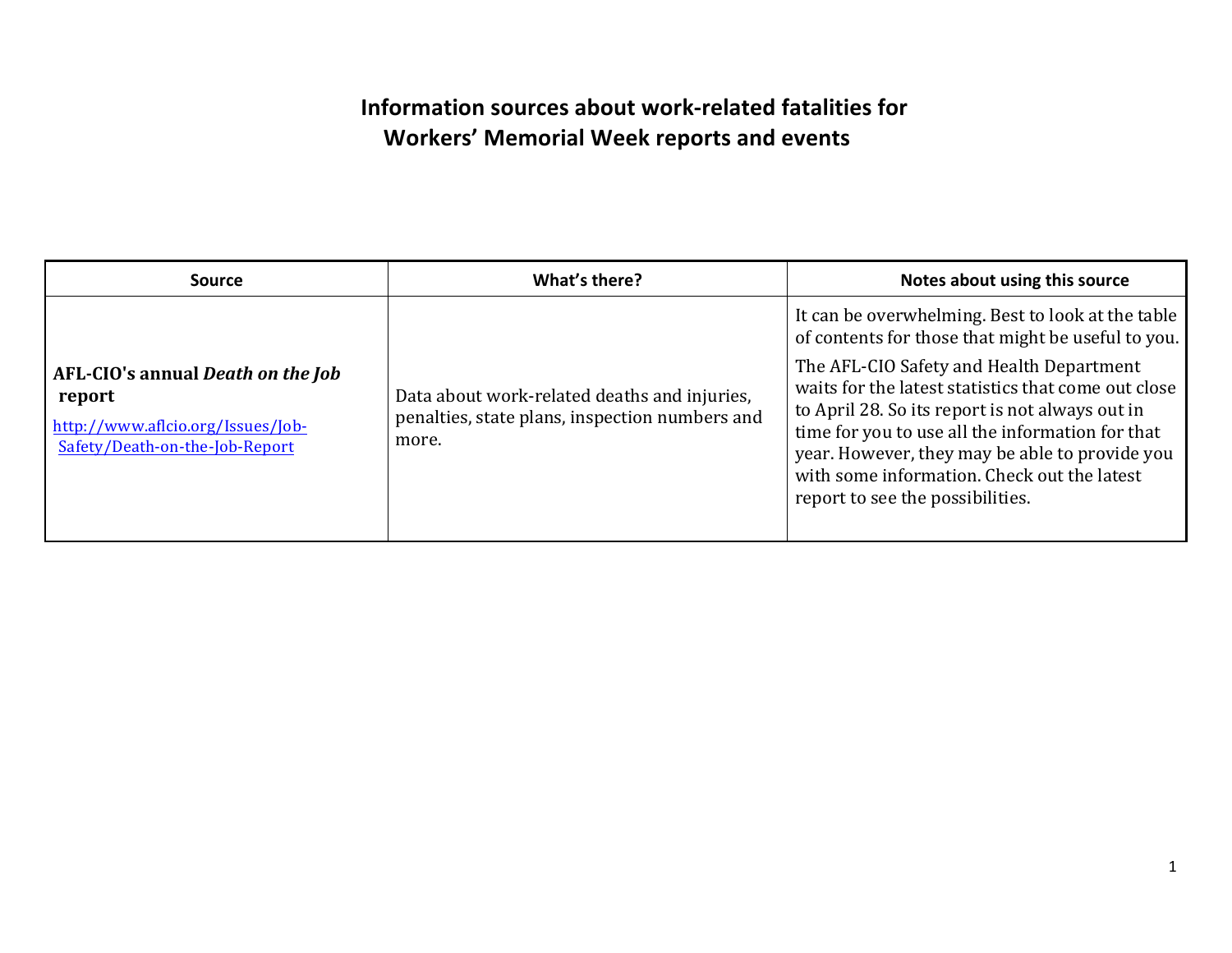| <b>Source</b>                                                                                                                                                                                                                                        | What's there?                                                                                                                                                                                                                                                                                                                                                                                                                                                                                                                                                                                                                                             | Notes about using this source                                                                                                                                                                                                                                                                                                                                                                                                                                                                                                                                                                                                                                                                                                                                          |
|------------------------------------------------------------------------------------------------------------------------------------------------------------------------------------------------------------------------------------------------------|-----------------------------------------------------------------------------------------------------------------------------------------------------------------------------------------------------------------------------------------------------------------------------------------------------------------------------------------------------------------------------------------------------------------------------------------------------------------------------------------------------------------------------------------------------------------------------------------------------------------------------------------------------------|------------------------------------------------------------------------------------------------------------------------------------------------------------------------------------------------------------------------------------------------------------------------------------------------------------------------------------------------------------------------------------------------------------------------------------------------------------------------------------------------------------------------------------------------------------------------------------------------------------------------------------------------------------------------------------------------------------------------------------------------------------------------|
| <b>Bureau of Labor Statistics (BLS)</b><br><b>Census of Fatal Occupational Injuries</b><br>(CFOI) - Current and Revised (CFOI)<br>State information can be found within<br>some of the tables or by going to<br>http://www.bls.gov/iif/oshstate.htm. | Fatality data comes out in December. It is for<br>the previous year (e.g., in December 2016, the<br>data were for 2015). You also can get data<br>from previous years.<br>The tables are broken down by things such as:<br>industry by event or exposure or<br>transportation incidents and homicides<br>private sector, government workers, and<br>self-employedworkers<br>primary and secondary source of injury by<br>major private industry division<br>occupation by event or exposure or<br>transportation incidents and homicides<br>worker characteristics by event or exposure<br>event or exposure by age or major private<br>industry division | There is a huge gap every year between what<br>state agencies report as the number of fatalities<br>and what eventually comes out in CFOI data.<br>"Program-related" fatalities often exclude<br>transportation deaths, homicides and some<br>self-employed. Check to see what your state<br>includes as a work-related fatality.<br>Use the tables to make the point that a lot more<br>workers die on the job every year than what the<br>state agencies report to the public. (For<br>example, North Carolina OSHA reported that 53<br>workers died on the job in 2011, while CFOI<br>eventually came out with a total of 148.) Try to<br>use total numbers in your state for the previous<br>two years to give the best estimate of annual<br>deaths in the state. |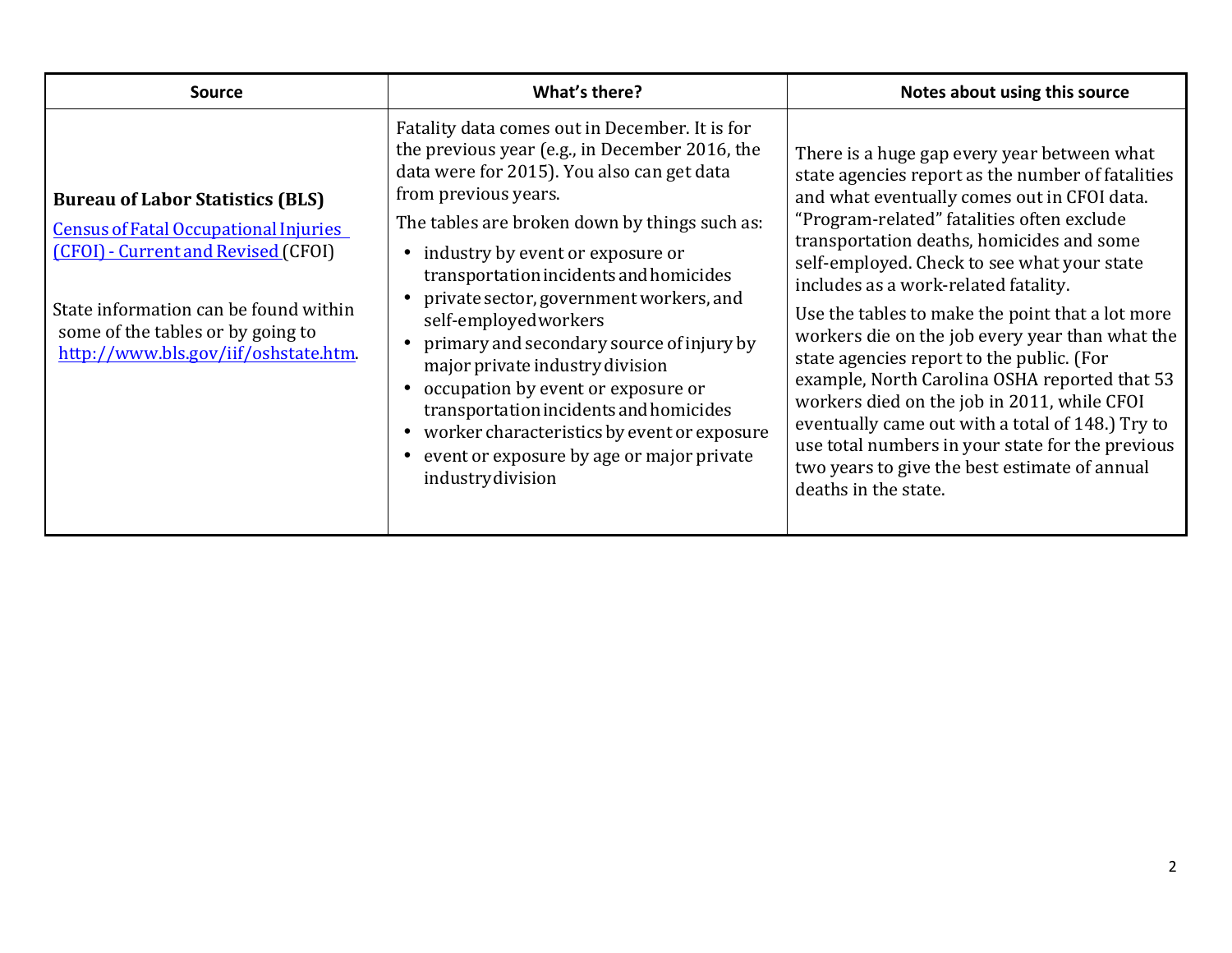| <b>Source</b>                                                                                                                                                                                                                                                                                                                       | What's there?                                                                                                                                                                                                                                                                                                                                                                                                                                                                                            | Notes about using this source                                                                                                                                                                                                                                                                                                                                                                                                                                                                                                                                                                                                                                                                                       |
|-------------------------------------------------------------------------------------------------------------------------------------------------------------------------------------------------------------------------------------------------------------------------------------------------------------------------------------|----------------------------------------------------------------------------------------------------------------------------------------------------------------------------------------------------------------------------------------------------------------------------------------------------------------------------------------------------------------------------------------------------------------------------------------------------------------------------------------------------------|---------------------------------------------------------------------------------------------------------------------------------------------------------------------------------------------------------------------------------------------------------------------------------------------------------------------------------------------------------------------------------------------------------------------------------------------------------------------------------------------------------------------------------------------------------------------------------------------------------------------------------------------------------------------------------------------------------------------|
| Bureau of Labor Statistics (BLS)<br>Industry injury and illness data and<br>Case and demographic characteristics<br>for work-related injuries and illnesses<br>involving days away from work<br>Information broken down by state can<br>be found within some of the tables or by<br>going to<br>http://www.bls.gov/iif/oshstate.htm | These are sources for national information<br>about injuries and illnesses. Includes tables<br>about such things as:<br>• highest rates for total cases<br>• highest rates for cases with days away from<br>work, restricted work activity, or job<br>transfer (dart)<br>injury cases - rates, counts, and percent<br>relative standard errors - detailed industry<br>• illness rates by category of illness - detailed<br>industry<br>number of illnesses by category of illness -<br>detailed industry | Under-reporting is the big issue with this kind<br>of information.<br>The BLS numbers are based on a survey of<br>employers and their Occupational Safety and<br>Health Administration (OSHA) 300 logs of<br>workplace injuries and illnesses. They cover<br>most private-sector industries, and state and<br>local government. Small farms with fewer than<br>11 employees, federal government agencies,<br>self-employed and household workers are not<br>included because they are not covered by the<br>Occupational Safety and Health Act.<br>For more about the scope and coverage of the<br>Survey of Occupational Injuries and Illnesses<br>(SOII), see<br>www.bls.gov/opub/hom/homch9_a.htm#scope<br>SOII. |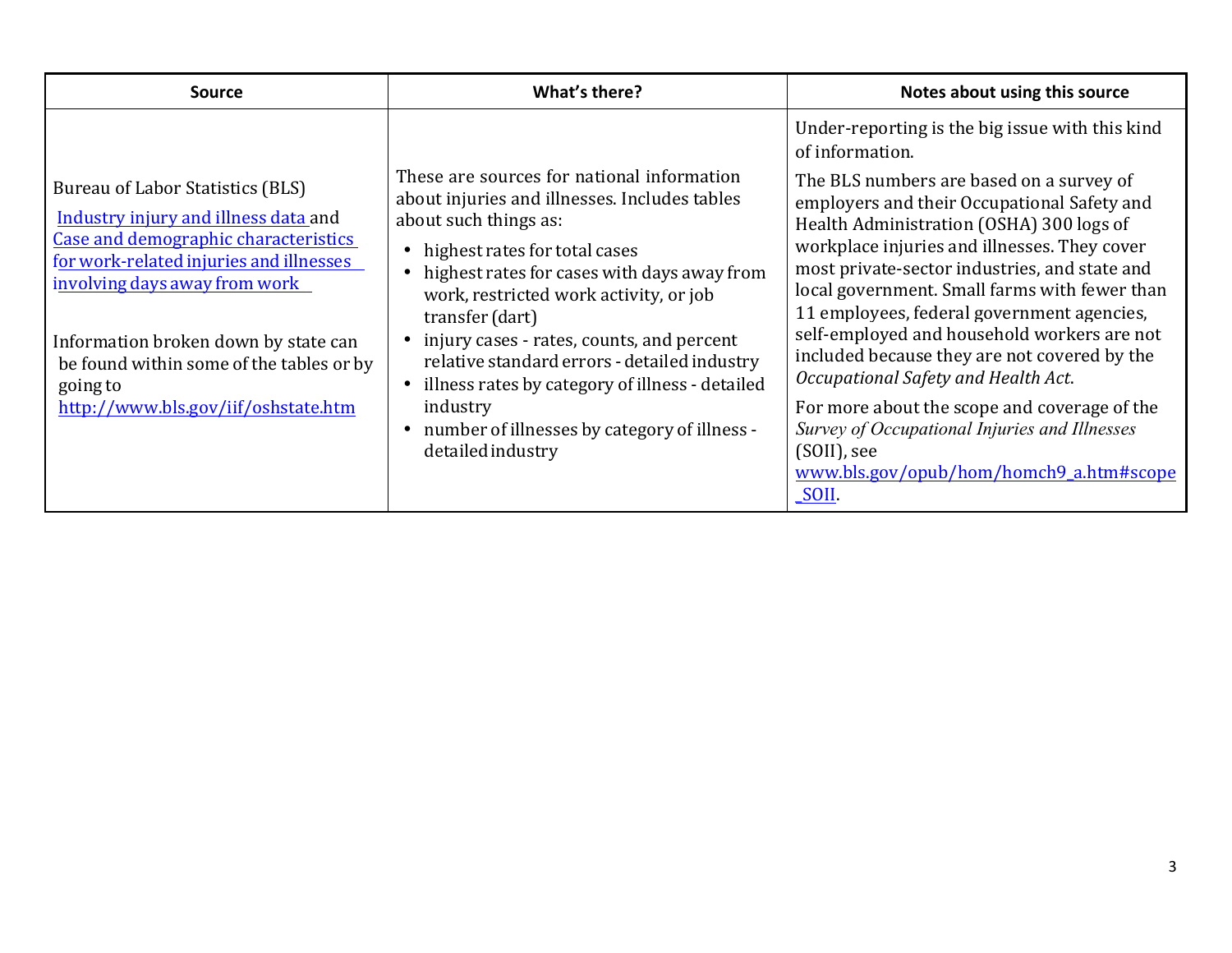| <b>COSH groups Workers' Memorial Week</b><br>reports                             | 2016 reports include<br>NYCOSH: Dirty and Dangerous: Worker<br><b>Safety and Health in New York City's</b><br><b>Scofflaw Commercial Waste Industry</b>                                      | Use the reports for formats, ideas, etc. Call/e-<br>mail people at each group to find out more. Ask<br>for templates that they used for planning, etc. |
|----------------------------------------------------------------------------------|----------------------------------------------------------------------------------------------------------------------------------------------------------------------------------------------|--------------------------------------------------------------------------------------------------------------------------------------------------------|
|                                                                                  | Knox Area Workers' Memorial Day<br><b>Committee: Tennessee Workers: Dying for</b><br>a Job                                                                                                   |                                                                                                                                                        |
|                                                                                  | MassCOSH and Massachusetts AFL-CIO:<br><b>Dying for Work in Massachusetts</b>                                                                                                                |                                                                                                                                                        |
|                                                                                  | South Florida COSH: Workers' Memorial<br><b>Day Report for Florida</b>                                                                                                                       |                                                                                                                                                        |
|                                                                                  | Houston COSH (Fe y Justicia): Worker<br><b>Memorial Day Report 2016: Workplace</b><br><b>Fatalities in the Houston Area</b>                                                                  |                                                                                                                                                        |
|                                                                                  | Workers Defense Project and Public Citizen:<br>The Price of Inaction: The Cost of<br><b>Construction Injuries in the Lone Star</b><br><b>State</b><br>National COSH: Preventable Deaths 2016 |                                                                                                                                                        |
| Firefighter fatalities<br>https://apps.usfa.fema.gov/firefighter-<br>fatalities/ | Names and descriptions of investigation<br>reports.                                                                                                                                          |                                                                                                                                                        |
| Law enforcement-related fatalities<br>http://www.odmp.org/                       | Names and descriptions of investigation<br>reports.                                                                                                                                          |                                                                                                                                                        |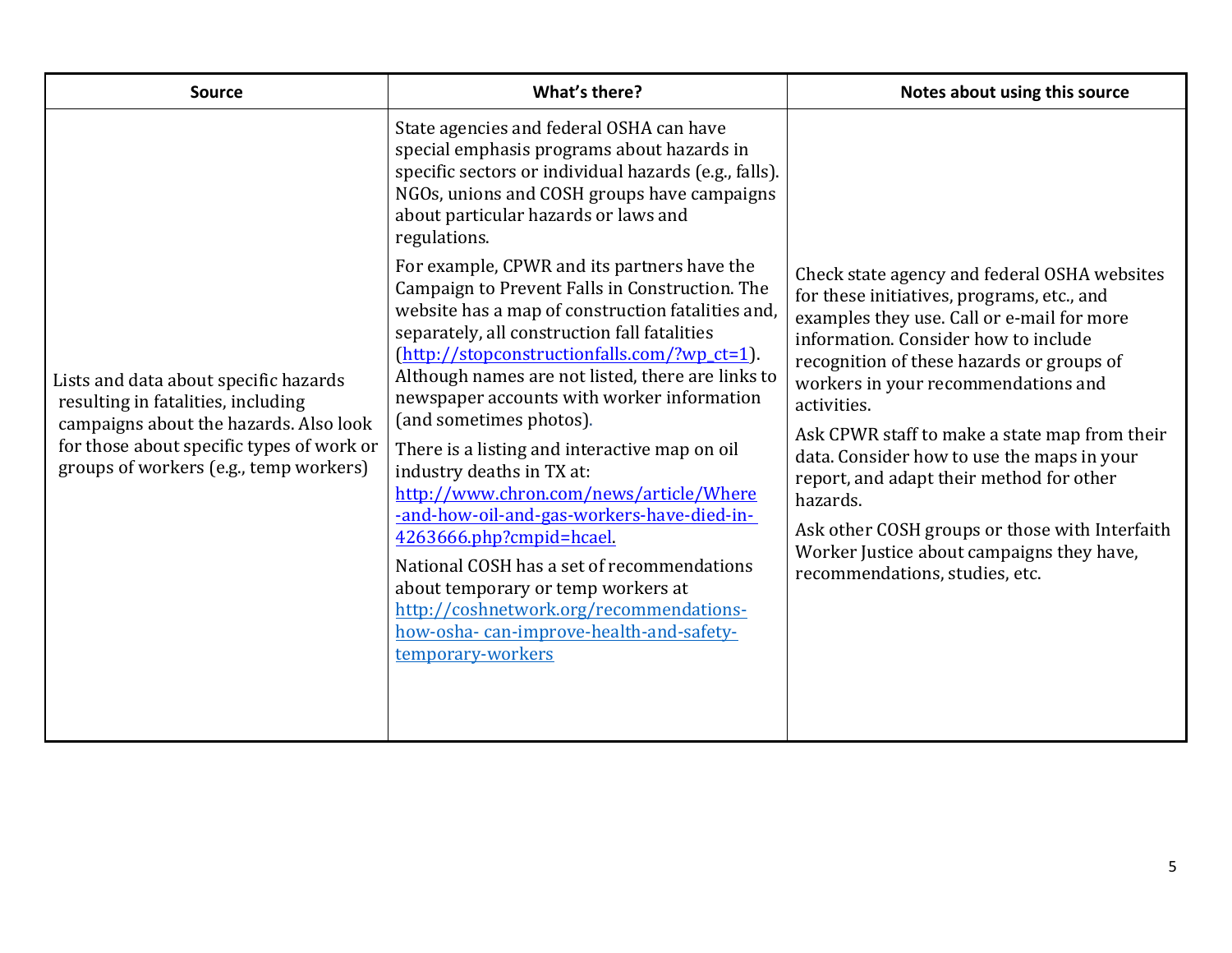| <b>Source</b>                                                                                                                                                                    | What's there?                                                                                                                                                                                                                                                                                                                                                                                                                                                                                                                                                                                        | Notes about using this source                                                                                                                                                                                                                                    |
|----------------------------------------------------------------------------------------------------------------------------------------------------------------------------------|------------------------------------------------------------------------------------------------------------------------------------------------------------------------------------------------------------------------------------------------------------------------------------------------------------------------------------------------------------------------------------------------------------------------------------------------------------------------------------------------------------------------------------------------------------------------------------------------------|------------------------------------------------------------------------------------------------------------------------------------------------------------------------------------------------------------------------------------------------------------------|
| Mines Safety and Health Administration<br>(MSHA) fatality data<br>https://www.msha.gov/data-<br>reports/fatality-reports                                                         | They compile annual summaries of the<br>information, separated into coal or metal<br>mining. Information about each fatal injury is<br>posted, including the name and age of the<br>victim.                                                                                                                                                                                                                                                                                                                                                                                                          | The information is normally posted 3-5 days<br>after the incident occurs. Here's an example:<br>http://www.msha.gov/FATALS/2012/2012C0<br>1prelim.pdf                                                                                                            |
| National COSH - Workers Memorial<br><b>Week Resources</b><br><b>US Worker Fatality Database</b>                                                                                  | National COSH offers a variety of resources<br>for WorkersThe U.S. Worker Fatality<br><b>Database</b> is a catalog of publicly available<br>information about workplace fatalities in the<br>United States in 2014.<br>The database is a joint effort between<br>COSH, AFL-CIO, the Center for Construction<br>Research and Training, Fe Y Justicia, Global<br>Worker Watch, the Massachusetts Coalition for<br>Occupational Safety and Health (MassCOSH),<br>United Support and Memorial for Workplace<br>Fatalities (USMWF), and Celeste Monforton,<br>DrPH and MPH, George Washington University. | This can be vital information to piece together<br>the story behind the data. Look for information<br>from previous years for stories and families to<br>include.                                                                                                |
| National Institute for Occupational<br>Safety and Health Fatality Assessment<br>and Control Evaluation (FACE) Program<br>http://www.cdc.gov/niosh/face/faceco<br>nt.html         | All the fatality reports NIOSH has done or<br>received from state partners.                                                                                                                                                                                                                                                                                                                                                                                                                                                                                                                          | Tend to be for fatalities a few years before, not<br>in the last year.                                                                                                                                                                                           |
| Occupational health and safety<br>magazines, on-line versions, etc. (e.g.,<br>CalOSHA Reporter, EHS Today,<br>Bloomberg BNA) and those that cite<br>them (e.g., NYCOSH Newsline) | Often report what OSHA puts out, but<br>sometimes have coverage from local media or<br>other sources.                                                                                                                                                                                                                                                                                                                                                                                                                                                                                                | Can give you the worker's name, employer's<br>name, information about what happened and<br>perhaps the company's history. Sometimes<br>need to pay for access but you could get a free<br>trial subscriptions when you're doing a final<br>push for information. |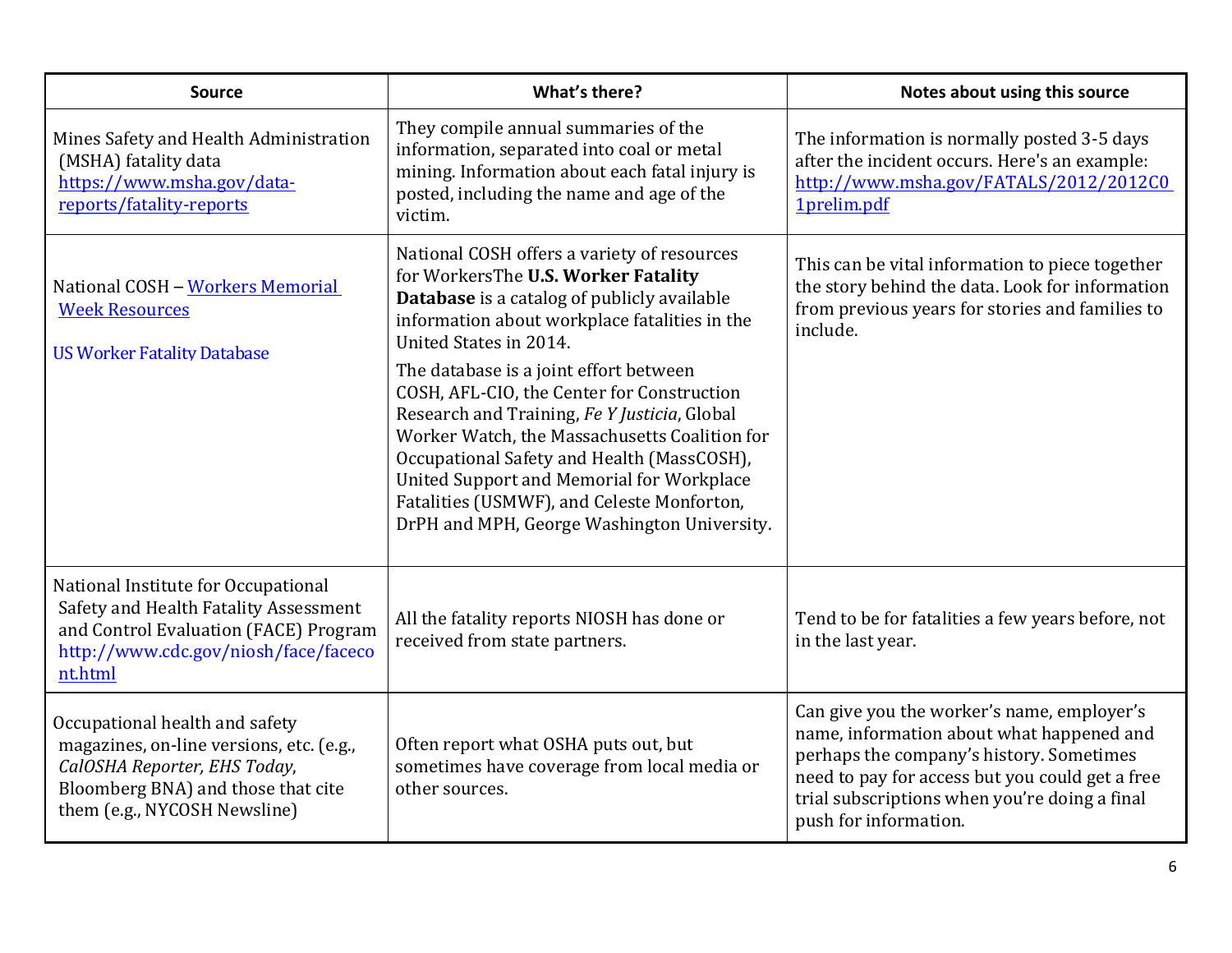| <b>Source</b>                                                                                                                                                                                                                                                                                                                                                                      | What's there?                                                                                                                                                                                                                                                                                                                                                                                                                                                                                                                                                   | Notes about using this source                                                                                                                                                                                                                                                                                                                                                                                                                                                                                                                           |
|------------------------------------------------------------------------------------------------------------------------------------------------------------------------------------------------------------------------------------------------------------------------------------------------------------------------------------------------------------------------------------|-----------------------------------------------------------------------------------------------------------------------------------------------------------------------------------------------------------------------------------------------------------------------------------------------------------------------------------------------------------------------------------------------------------------------------------------------------------------------------------------------------------------------------------------------------------------|---------------------------------------------------------------------------------------------------------------------------------------------------------------------------------------------------------------------------------------------------------------------------------------------------------------------------------------------------------------------------------------------------------------------------------------------------------------------------------------------------------------------------------------------------------|
| Occupational Safety and Health<br><b>Administration (OSHA)</b><br>• inspection data (sometimes called<br>the Integrated Management<br>Information System/IMIS), which you<br>can start with at<br>https://www.osha.gov/oshstats/<br>• reviews of state programs (Federal<br>Annual Monitoring and<br>Evaluation/FAME) reports<br>http://www.osha.gov/dcsp/osp/efa<br>me/index.html | IMIS is the database with reports of all finished<br>inspections done by federal and state OSHA<br>agencies. The final citations may not be set, if<br>appeals are underway. You will find<br>information by sector (SIC or NCAIS codes),<br>establishment, frequently-cited parts of the law<br>and regulations, etc.<br>OSHA evaluates the 27 state plans every year.<br>They cover everything from number of<br>inspectors to how well investigations are done,<br>to the numbers of deaths, injuries, illnesses, etc.<br>State agencies get to respond too. | Information about an employer's history with<br>OSHA or a state agency, or the trends in the<br>sector can be useful in stories and<br>recommendations. It's not always easy to use<br>but don't be put off. Someone with a librarian's<br>mind-set could be helpful.<br>Issues about state plans can inform your<br>recommendations and the stories you chose to<br>tell.                                                                                                                                                                              |
| State plans sources include:<br>• BLS data:<br>http://www.bls.gov/iif/oshstate.htm<br>• Occupational Health Surveillance<br>Clearinghouse:<br>http://wwwn.cdc.gov/niosh-<br>survapps/statedocs/<br>• state agency information: from the<br>agency itself                                                                                                                           | The BLS survey is employer reported<br>information about fatalities, injuries and<br>illnesses.<br>The Clearinghouse is maintained by the<br>National Institute for Occupational Safety and<br>Health (NIOSH). It includes state investigations<br>of fatalities (called FACE reports) and work-<br>related injuries and illnesses.<br>For specifics about names, employers, what<br>happened to cause a death, ask state agencies<br>for their data. They will have at least one<br>person who keeps track of these things.                                    | Most state plans have some information about<br>fatalities in their jurisdiction. You need to<br>request this information from the agency. Some<br>state agencies (e.g., Washington State) organize<br>a Worker Memorial Week event themselves.<br>The NIOSH Clearinghouse can be searched by<br>type of injury, just using the word "fatality", a<br>state's name, etc.<br>Some state reports may not be posted on the<br>NIOSH site. For example, Washington has their<br>own website:<br>http://www.lni.wa.gov/Safety/Research/FACE<br>/default.asp. |
| Unions                                                                                                                                                                                                                                                                                                                                                                             | Many unions -- e.g., the USW and UAW -- put<br>together lists of members workers killed on the<br>job.                                                                                                                                                                                                                                                                                                                                                                                                                                                          | This is one way to get names and details about<br>fatalities.                                                                                                                                                                                                                                                                                                                                                                                                                                                                                           |